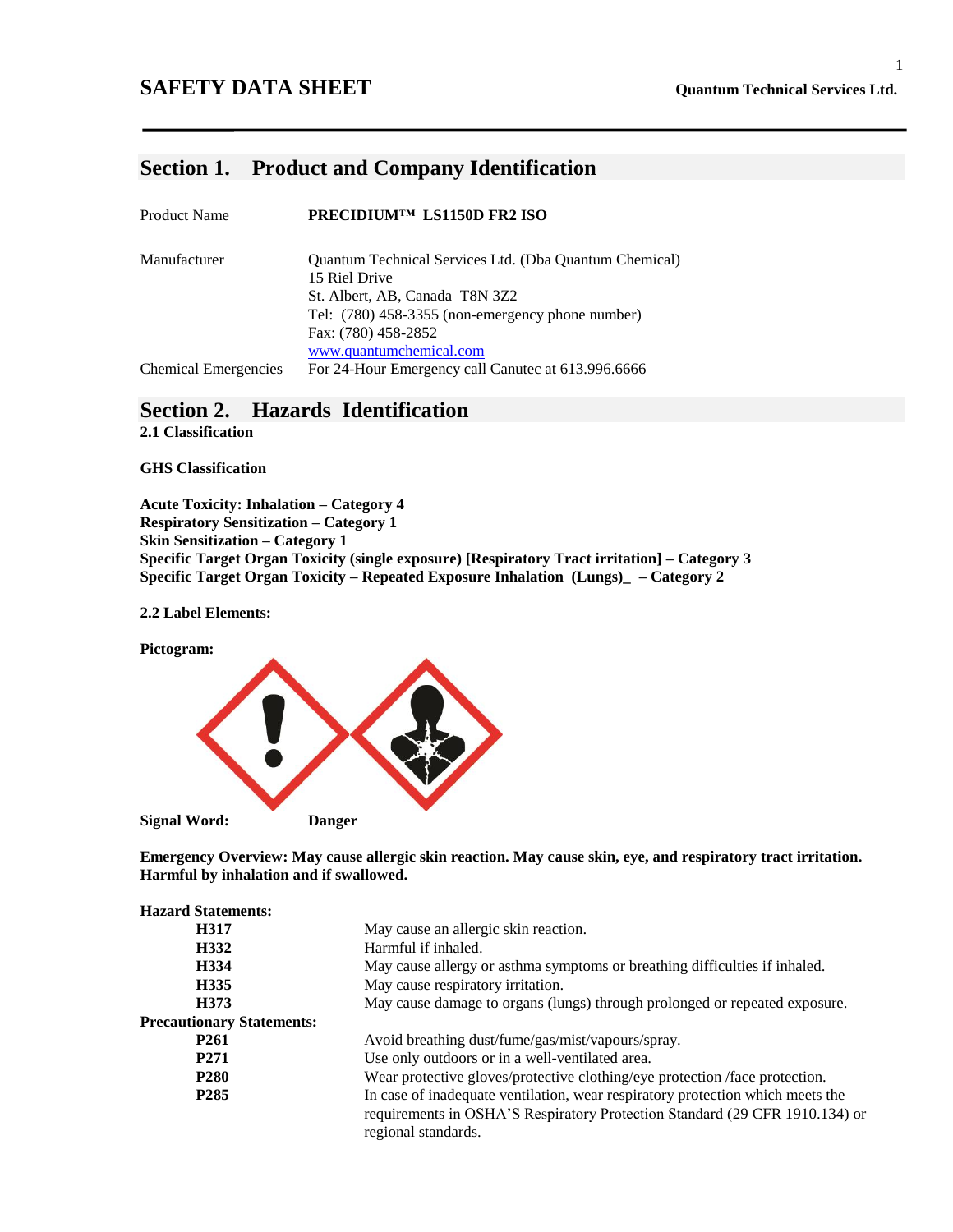| <b>Response:</b>     |                                                                                                                                                                                            |
|----------------------|--------------------------------------------------------------------------------------------------------------------------------------------------------------------------------------------|
| $P370 + P378$        | In case of fire: Use water spray, carbon dioxide, dry chemical, or foam to<br>extinguish.                                                                                                  |
| $P303 + P361 + P353$ | IF ON SKIN (or hair): Take off immediately all contaminated clothing. Rinse<br>skin with water [or shower].                                                                                |
| $P304 + P340$        | IF INHALED: Remove victim to fresh air and keep at rest in a position comfortable<br>for breathing.                                                                                        |
| $P301 + P310$        | IF SWALLOWED: Immediately call a POISON CENTER/doctor.                                                                                                                                     |
| $P305 + P351 + P338$ | IF IN EYES: Rinse cautiously with water for several minutes. Remove contact lenses,<br>if present and easy to do. Continue rinsing.                                                        |
| <b>P331</b>          | Do NOT induce vomiting.                                                                                                                                                                    |
| $P332 + P313$        | If skin irritation occurs: Get medical advice/attention.                                                                                                                                   |
| $P362 + P364$        | Take off contaminated clothing and wash before reuse.                                                                                                                                      |
| Storage:             |                                                                                                                                                                                            |
| $P403 + P233$        | Store in a well-ventilated place. Keep container tightly closed.                                                                                                                           |
| P <sub>235</sub>     | Keep cool.                                                                                                                                                                                 |
| <b>Disposal</b>      |                                                                                                                                                                                            |
| <b>P501</b>          | Dispose of contents/container to an appropriate treatment and disposal facility<br>in accordance with applicable laws and regulations, and product characteristics<br>at time of disposal. |

#### **Section 3. Composition and Ingredient Information**

| <b>Hazardous Ingredients</b>                                            | $\frac{0}{0}$ |     | T.L.V. C.A.S. # | <b>OSHA PEL</b> |
|-------------------------------------------------------------------------|---------------|-----|-----------------|-----------------|
| Homopolymere of HDI                                                     | $60 - 80$ N/D |     | 28182-81-2      | N/D             |
| Hexamethylene-1,6-Diisocyanate                                          | $1 - 5$       | N/D | 822-06-0        | N/D             |
| Tris (2-Chloroisopropy) phosphate                                       | $10 - 30$ N/D |     | 13674-84-5      | N/D             |
| Note: Concentration ranges are given to protect proprietary information |               |     |                 |                 |

Note: Concentration ranges are given to protect proprietary information.

# **Section 4. First Aid Measures**

| <b>Eye Contact</b>      | Immediately flush with plenty of water for at least 15 minutes. If redness, itching, or<br>a burning sensation develop, seek medical attention.                                       |
|-------------------------|---------------------------------------------------------------------------------------------------------------------------------------------------------------------------------------|
| Skin Contact            | Remove from skin immediately. Rinse with clean water for 20-30 minutes. Use soapy<br>water if needed. If redness, itching, or a burning sensation develop, seek medical<br>attention. |
| Inhalation<br>Ingestion | Move victim to fresh air immediately. Give oxygen and seek medical attention.<br><b>Do not induce vomiting.</b> Dilute with water and seek medical attention immediately.             |

# **Section 5. Fire Fighting Measures**

| <b>Flash Point</b>               | $>200^{\circ}$ F (93 $^{\circ}$ C).                                                                                                                                 |
|----------------------------------|---------------------------------------------------------------------------------------------------------------------------------------------------------------------|
| Auto Ignition Temperature (C)    |                                                                                                                                                                     |
| <b>Extinguishing Media</b>       | Foam/carbon dioxide/dry chemical/water fog.                                                                                                                         |
| Protective Equipment             | Safety glasses and gloves.                                                                                                                                          |
| Unusual Hazards                  | Closed containers may rupture from build-up of pressure when exposed to extreme                                                                                     |
|                                  | heat.                                                                                                                                                               |
| Sensitivity to Mechanical        | Not expected to be sensitive to mechanical impact.                                                                                                                  |
| Special Fire Fighting Procedures | Remove all ignition sources. Wear self-contained breathing apparatus and complete<br>personal protective equipment when entering confined areas where potential for |
|                                  | exposure to vapors or products exist.                                                                                                                               |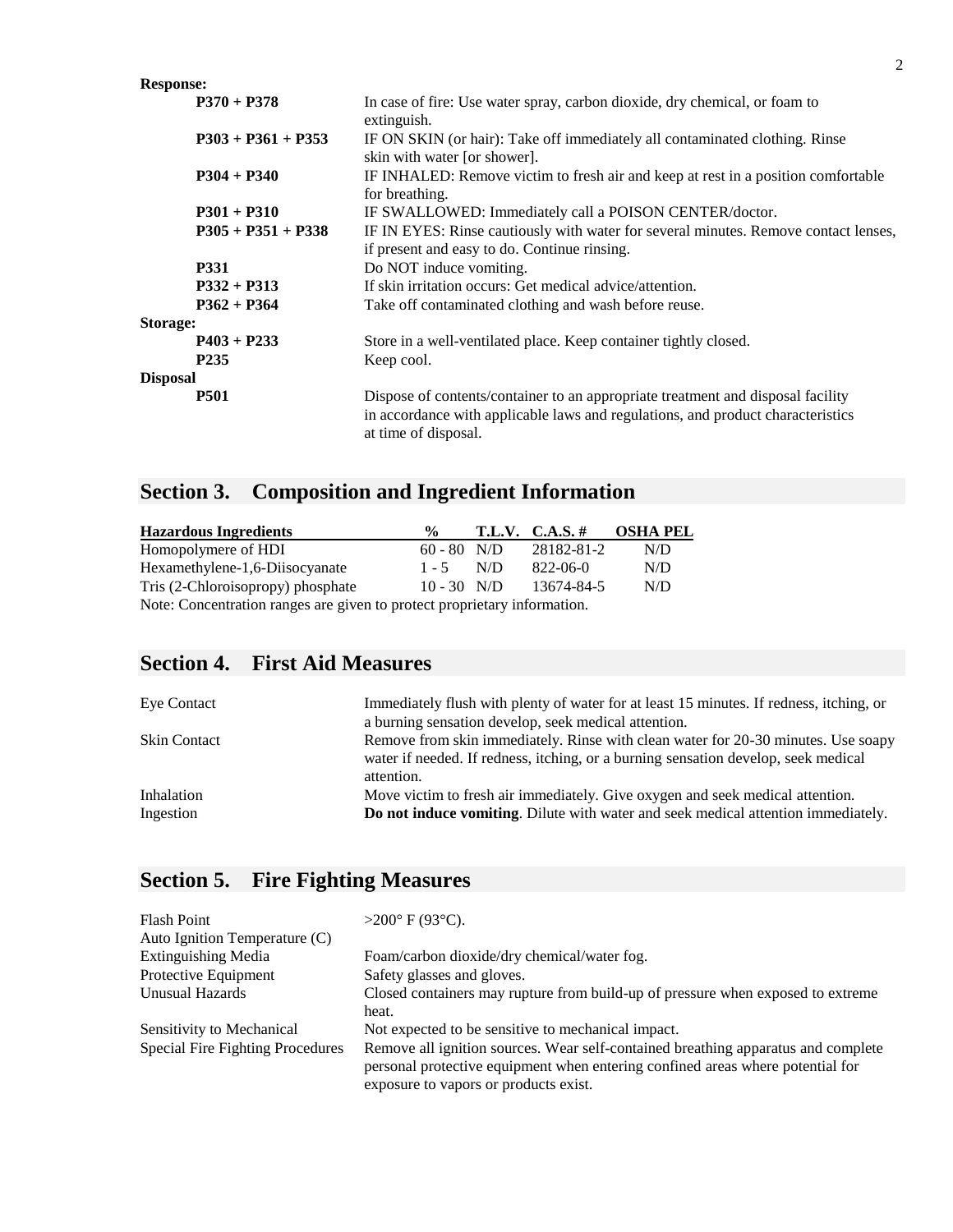# **Section 6. Accidental Release Measures**

| Leak/Spill | Avoid contact with substance. All persons involved in clean-up must be wearing<br>appropriate protective equipment. Stop the spill at source, pump liquid to salvage<br>container. Remaining liquid may be taken up on clay, diatomaceous earth, or other<br>absorbent. Treat with decontamination solutions: Nonionic surfactant Union Carbide's<br>Tergitol TMN-10 $(20\%)$ and water $(80\%)$ ; concentrated ammonia $(3-8\%)$ , detergent<br>$(2\%)$ and water $(90-95\%)$ . |
|------------|----------------------------------------------------------------------------------------------------------------------------------------------------------------------------------------------------------------------------------------------------------------------------------------------------------------------------------------------------------------------------------------------------------------------------------------------------------------------------------|
|            | $\alpha$ $\beta$ $\pi$ in $\alpha$                                                                                                                                                                                                                                                                                                                                                                                                                                               |

### **Section 7. Handling and Storage**

| <b>Handling Procedures</b> | Avoid skin and eye contact. Avoid breathing fumes. Wash thoroughly before eating<br>or drinking.                                                                         |
|----------------------------|--------------------------------------------------------------------------------------------------------------------------------------------------------------------------|
| Storage Needs              | Store in a cool and dry place away from ignitable sources as exothermic generation<br>of carbon dioxide may cause dangerous pressure. Store in tightly sealed containers |
|                            | and protect from moisture. Re-seal partially used containers.                                                                                                            |

# **Section 8. Exposure Controls and Personal Protection.**

| Protective Equipment            |                                                                                                                                |
|---------------------------------|--------------------------------------------------------------------------------------------------------------------------------|
| Eye/Type                        | Chemical tight goggles; full face shield if possibility of splashing.                                                          |
| Respiratory/Type                | Respiratory masks should be worn at all times in the case of inadequate ventilation.<br>A NIOSH/MSHA respirator is acceptable. |
| Gloves/Type                     | Use neoprene or rubber gloves.                                                                                                 |
| Clothing/Type                   | Wear adequate protective coveralls and footwear.                                                                               |
| Other/Type                      | Eyewash fountain. Emergency shower should be in close proximity.                                                               |
| <b>Ventilation Requirements</b> | Ventilate adequately. Local exhaust may be required in certain instances and<br>mechanical exhaust is usually sufficient.      |

# **Section 9. Physical and Chemical Properties**

| <b>Physical State</b>        | Liquid.                                                |
|------------------------------|--------------------------------------------------------|
| Appearance                   | Clear/pale yellow.                                     |
| Odor                         | Slightly musty.                                        |
| Specific Gravity             | 1.15 @ $25^{\circ}$ C.                                 |
| Vapor Pressure (mm Hg)       | Approx. $5.2x10^{-9}$                                  |
| Vapor Density $(Air=1)$      | No Data.                                               |
| <b>Evaporation Rate</b>      | No Data.                                               |
| <b>Boiling Point</b>         | $382^\circ$ F.                                         |
| pH                           | No Data.                                               |
| Solubility in Water          | Insoluble in water @ $68^{\circ}$ F (20 $^{\circ}$ C). |
| Freezing Point $(^{\circ}C)$ | N/D                                                    |
| <b>Melting Point</b>         | N/D                                                    |
| Percent Solids by Weight     | $9.6$ lb/gal.                                          |
| Percent Volatile (g/l)       | 0% by weight; 0% by volume.                            |
| VOC(g/l)                     | 0% with water; 0% without water.                       |
| <b>Viscosity</b>             | 650-750                                                |
|                              |                                                        |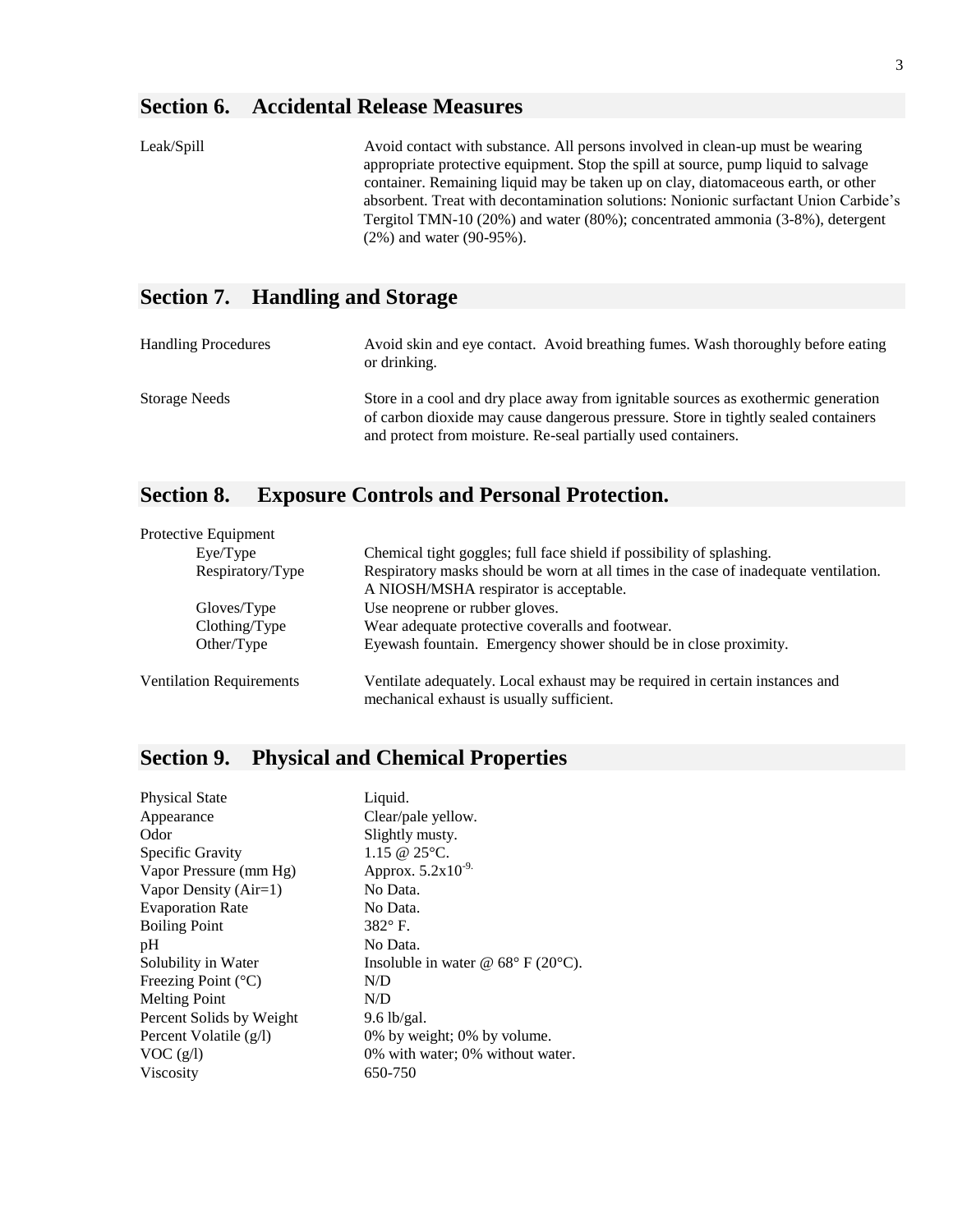#### **Section 10. Stability and Reactivity**

| Stability                    | Stable.                                                                                               |
|------------------------------|-------------------------------------------------------------------------------------------------------|
| Conditions to Avoid          | Excessive heat, open flame, sparks, and strong oxidizing agents.                                      |
|                              | Protect from atmospheric moisture. Replace outage with inert dry nitrogen.                            |
| Incompatibility              | Water, acid, base (alkalis, ammonia), alcohols, metal compounds.                                      |
| <b>Reactivity Conditions</b> | See "incompatibility".                                                                                |
| Hazardous Products of        |                                                                                                       |
| Decomposition                | Isocyanate vapors or mist, carbon dioxide, carbon monoxide, nitrogen oxides.                          |
| <b>Conditions to Avoid</b>   | Avoid incompatible reactants, especially strong bases, water or temperatures over<br>$160^{\circ}$ C. |

### **Section 11. Toxicological Information**

#### **Homopolymere of HDI**

| Acute Oral Toxicity (LD50)   | $>10000$ mg/Kg (rats).                                                                                                                                                                              |
|------------------------------|-----------------------------------------------------------------------------------------------------------------------------------------------------------------------------------------------------|
| Dermal (LD50)                | $>5000$ mg/Kg (rabbits).                                                                                                                                                                            |
| Inhalation (LC50)            | Lower respiratory (pulmonary) irritant.                                                                                                                                                             |
|                              | LC50 Value Range from 137-1150 MG/M3 were obtained in rats exposed to<br>aerosols. (4H EXP.)                                                                                                        |
| Severe Irritant              | Capable of inducing corneal injury (rabbit). Maximum primary eye irritant score:<br>54.6/110 for 24 hour skin effects: Moderate and Dermal. Primary dermal irritation<br>score: $3.4/8.0$ (rabbit). |
| Sensitizing Capability of    |                                                                                                                                                                                                     |
| Material                     | Pulmonary and dermal sensitizer in animals and humans.                                                                                                                                              |
| Carcinogenicity of Material  | Not classified as carcinogenic.                                                                                                                                                                     |
| Teratogenicity               | Not available.                                                                                                                                                                                      |
| Mutanagenicity               | Not available.                                                                                                                                                                                      |
| Reproductive Effects         | Not available.                                                                                                                                                                                      |
| <b>Synergistic Materials</b> | None known.                                                                                                                                                                                         |
|                              |                                                                                                                                                                                                     |

#### **Tris (2-Chloroisopropy) phosphate**

| Acute Oral Toxicity (LD50) | $2800 - 4200$ mg/kg             |
|----------------------------|---------------------------------|
| Dermal (LD50)              | $7500 \text{ mg/Kg}$ (rabbits). |
| Inhalation (LC50)          | $>4.6$ mg/l                     |

### **Section 12. Ecological Information**

**Aquatic Toxicity**: Zebra Fish : LC50 (96hr) 100 mg/l. Water Flea: EC50 (48 hour) .100 mg/l. **Persistence/Degradability** Not readily biodegradable. **Bioaccumulation** Accumulation is not expected.

#### **Section 13. Disposal Considerations**

Waste Disposal In accordance with municipal, provincial and federal regulations. Empty containers must be handled with care due to product residue. Do not heat or cut empty containers with electric or gas torch.